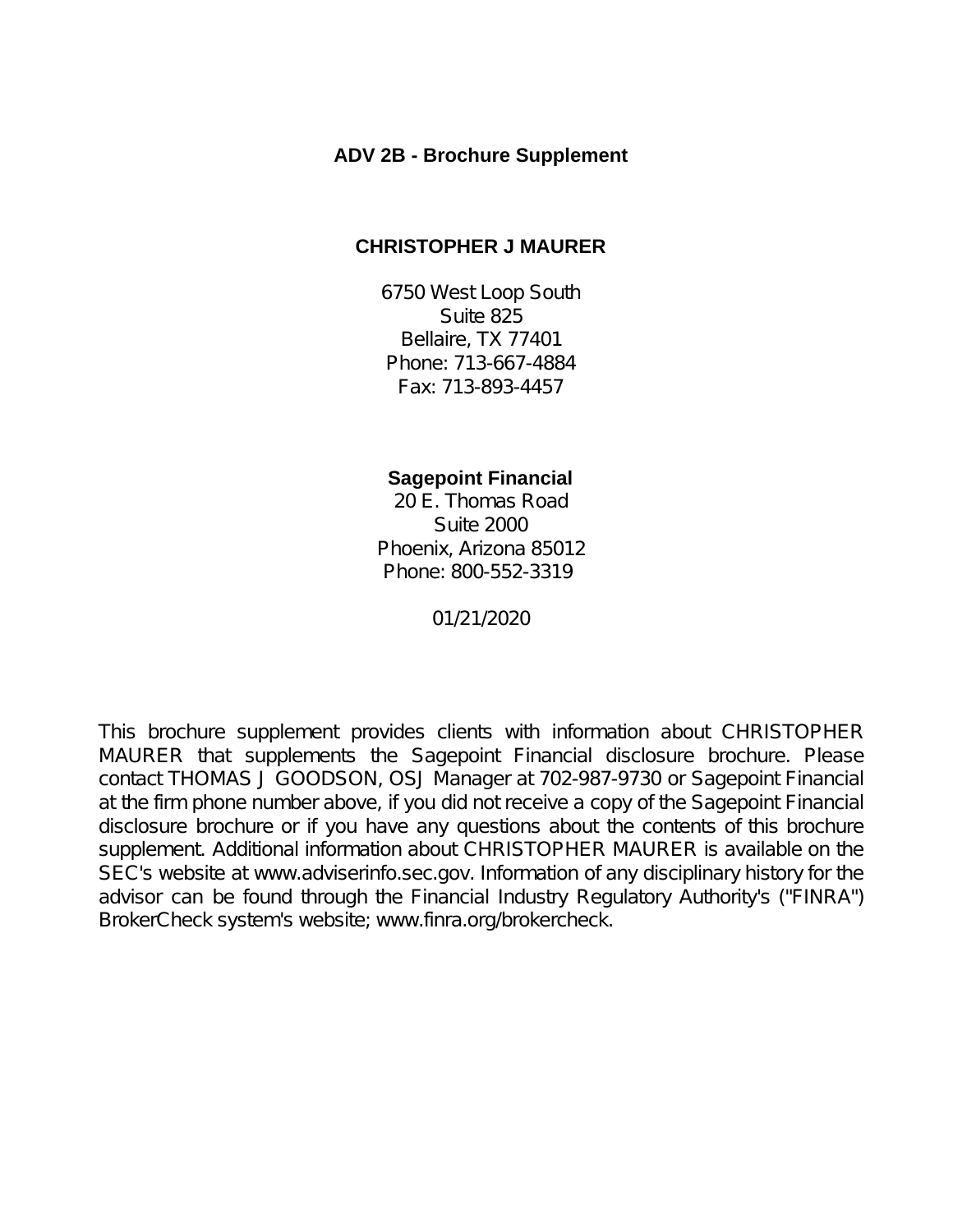## **EDUCATIONAL BACKGROUND & BUSINESS EXPERIENCE** CHRISTOPHER J MAURER

Year of Birth: 1955

## **Education**

University of Wisconsin -Madison, Bachelors of Science, Economics, 1977

Univeristy of Wisconsin-Madison Law School, J.D., 1981

# **Business Experience**

Registered Representative, SagePoint Financial Inc., 2013 – Present

Investment Advisor Representative, Resource Horizons Investment Advisory, Inc., 2010  $-2013$ 

Registered Representative, Resource Horizons Group, LLC 2001 – 2013

# **Professional Licenses/Designations**

Certified Financial Planner (CFP®)

Important Information About the Certified Financial Planner (CFP®) Designation: The Certified Financial Planner (CFP®) certification represents proven expertise within the financial planning profession and possesses a bachelor's degree from an accredited college or university. Those with the CFP® designation have demonstrated competency in all areas of finance related to financial planning. Candidates for the CFP® designation must pass a certification exam administered by the Certified Financial Planner Board of Standards Inc. that focuses on over 100 topics of concern to the financial planning field, such as retirement, estate, and investment planning. In addition to passing the CFP® certification exam, candidates must also complete qualifying work experience (three years full-time or equivalent part-time experience in the financial planning field) and agree to adhere to the CFP® Board's code of ethics and professional responsibility and financial planning standards.

Juris Doctorate (JD)

Completed law degree through Univeristy of Wisconsin-Madison Law School and passed bar exam to practice law in Texas.

Series 6 - Investment Company and Variable Contracts Exam (Mutual Funds/Variable Annuities)

To obtain the Series 6 an initial qualifying exam administered by the Financial Industry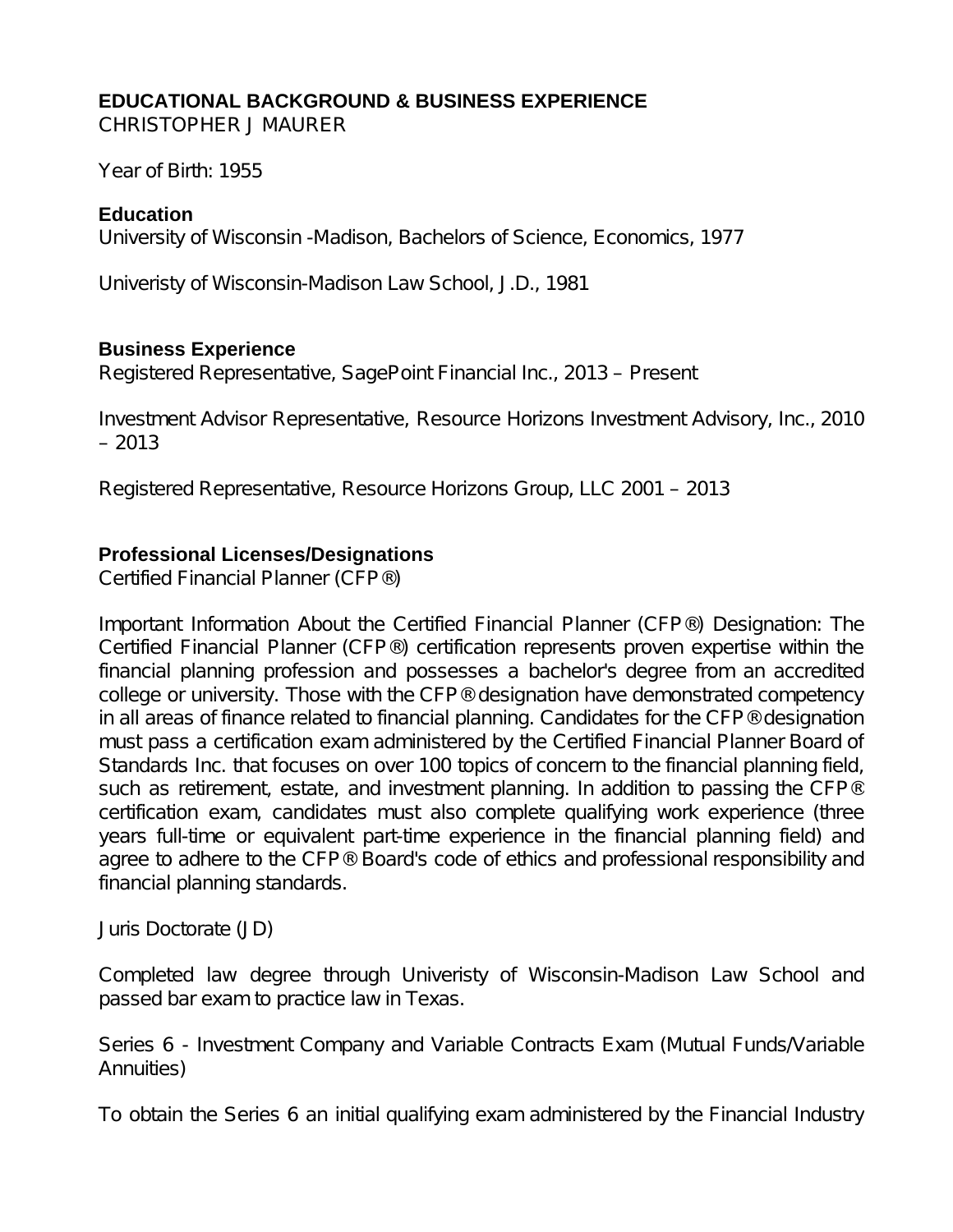Regulatory Authority ("FINRA") must be passed. Continuing Education requirement include attending an Annual Compliance Meeting and Firm Element Training. Also required to be taken is a computer based program within 120 days of the second anniversary of obtaining the registration and every three years thereafter.

Series 7 - General Securities Representative Exam (Stockbroker)

To obtain the Series 7 an initial qualifying exam administered by the Financial Industry Regulatory Authority ("FINRA") must be passed. Continuing Education requirement include attending an Annual Compliance Meeting and Firm Element Training. Also required to be taken is a computer based program within 120 days of the second anniversary of obtaining the registration and every three years thereafter.

Series 63 - Uniform Securities Agent State Law Exam

To obtain the Series 63 an initial qualifying exam administered by the Financial Industry Regulatory Authority ("FINRA") must be passed. Continuing Education requirement include attending an Annual Compliance Meeting and Firm Element Training. Also required to be taken is a computer based program within 120 days of the second anniversary of obtaining the registration and every three years thereafter.

# **DISCIPLINARY INFORMATION**

I have no material disciplinary events to report.

## **OTHER BUSINESS ACTIVITIES**

Your advisor is also a registered representative of Sagepoint Financial. As such, your advisor may recommend the purchase of securities from Sagepoint Financial. If you purchase securities from Sagepoint Financial, your advisor will receive commissions on the sale of investment products and in certain instances receive ongoing 12b-1 fees, in addition to the receipt of advisory fees for advisory services such as financial planning services.

Your advisor is also an insurance agent and receives commissions on the sale of insurance products and in certain instances, payments for the renewal of certain insurance products, in addition to advisory fees for advisory services, such as financial planning services.

These payments vary by insurance product and company and may provide different incentives depending on the amount of the renewal payment. In some instances, sales commissions from life insurance provide a higher deposit rate to registered representatives than investment products. As such, a registered representative may have a financial incentive to promote certain life insurance products over other investment products. While the firm and your financial advisor intend to provide recommendations of products and services they believe are suitable for you, you should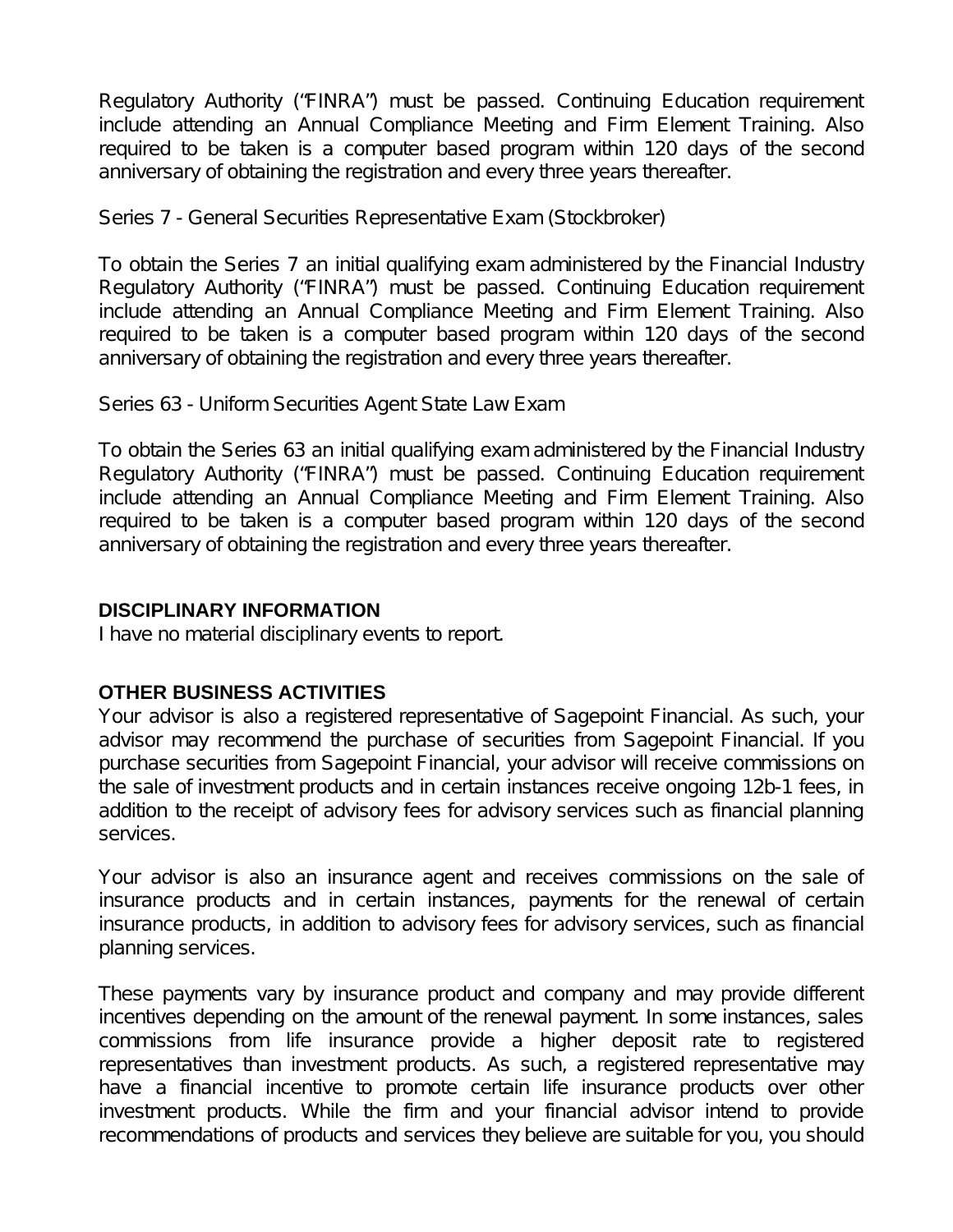carefully evaluate each product or service recommendation based on your own financial situation and investment objectives.

1. BADGER FINANCIAL L.L.C., DBA PARK PLACE FINANCIAL, 6750 WEST LOOP SOUTH, STE 825, BELLAIRE, TX 77401, PRESIDENT, 15-SEP-2013, 30, 30, PERSONAL INVESTMENTS AND SALES OF FIXED INSURANCE AND ANNUITIES.

2. CHRISTOPHER J. MAURER ATTORNEY AT LAW POSITION: OWNER/ATTORNEY NATURE: SOLE PROPRIETORSHIP INVESTMENT RELATED: NO NUMBER OF HOURS: 30 INVESTMENT RELATED HOURS: 30 START DATE: 09/09/2013 ADDRESS: 6300 WEST LOOP SOUTH, SUITE 690, BELLAIRE TX 77401 DESCRIPTION: PRACTICE LAW IN THE AREAS OF WILLS, TRUSTS, PROBATE, AND GENERAL BUSINESS.

## 3. WHITE GLOVE WORKSHOPS

POSITION: teaching seminars NATURE: sole proprietorship INVESTMENT RELATED: No NUMBER OF HOURS: 6 SECURITIES TRADING HOURS: 6 START DATE: 04/07/2017

ADDRESS: 6300 west loop south, suite 690, bellaire TX 77401, United States; DESCRIPTION: Teach seminars/workshops on social security planning and retirement income tax planning.

Please note that registered representative and insurance agent activities are reviewed and supervised by Sagepoint Financial. This review includes transactions that you may conduct in your accounts based on specific recommendations to purchase products and/or services made by your registered representative.

With respect to certain other business activities unrelated to registered representative or certain insurance agent activities that your financial advisor may participate in, these activities are reviewed, and when appropriate approved in accordance with industry rules. While the firm may initially review these other business activities, these activities are not associated or in any way related to activity conducted by Sagepoint Financial. Therefore, Sagepoint Financial will not be responsible with respect to any recommendation or determination as to the suitability of your choice to participate in such activities. These other business activities may present certain conflicts of interest that you should be aware of and consider before participating in such activities. Please ask your financial advisor for further information.

## **ADDITIONAL COMPENSATION**

As discussed previously above, your advisor is a registered representative and may also be an insurance agent. In addition to the receipt of advisory fees, traditional commissions and ongoing 12b-1 fees, Sagepoint Financial may pay bonuses based on a registered representative's overall product and/or service sales, including with respect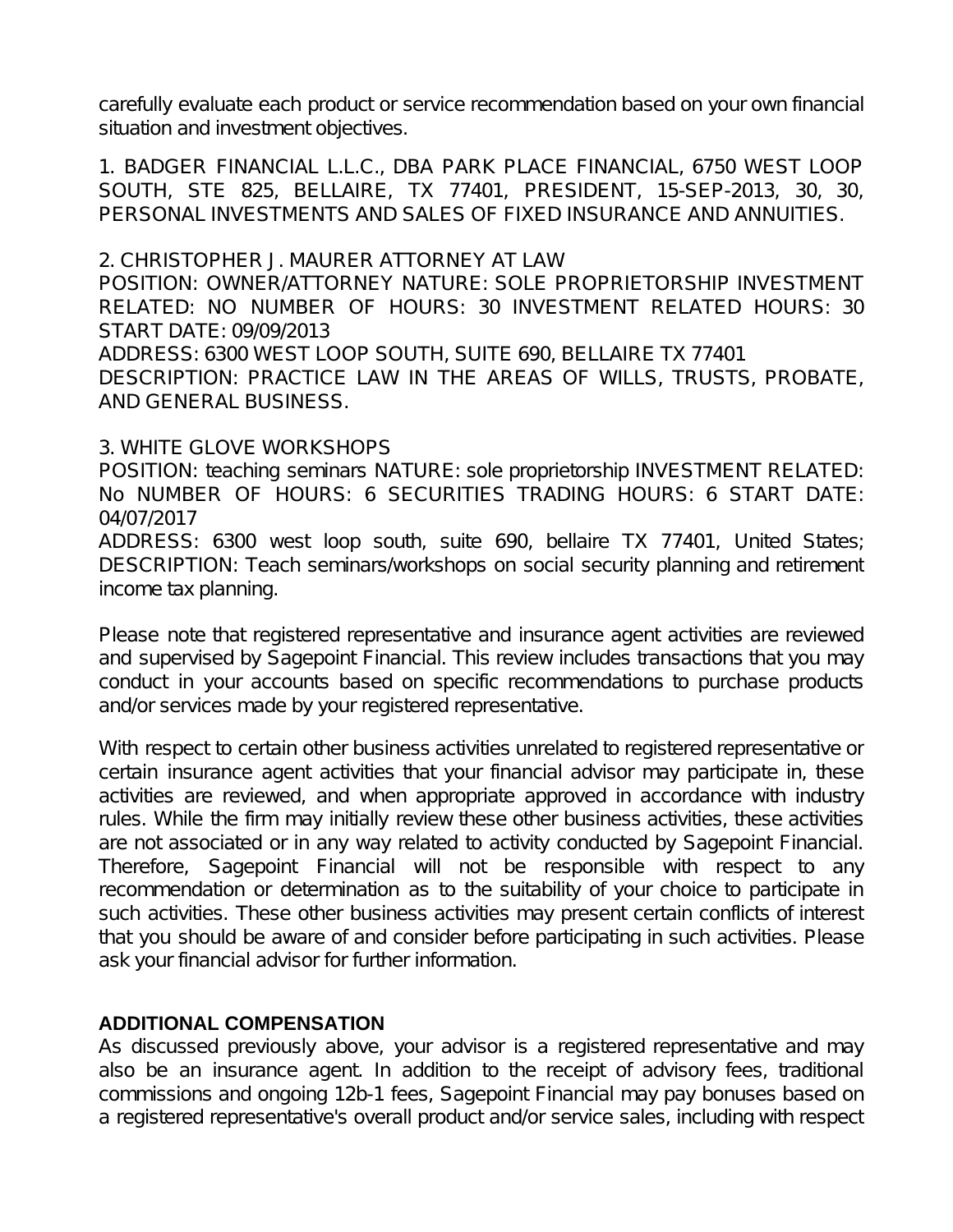to advisory business, conduct sales incentive contests or provide marketing payments to its financial advisors to the extent permitted under applicable law. As a result, these arrangements may create a conflict of interest. While Sagepoint Financial and your financial advisor intend to provide recommendations of products and services they believe are suitable for you, you should carefully evaluate each product or service recommendation based on your own financial situation and investment objectives.

Financial advisors may receive compensation from someone other than a client for providing investment advice or other advisory services to clients by referring clients to other investment advisers. As such, there may be potential conflicts of interests with these arrangements, including situations where the compensation paid to the firm or the financial advisor differs based on the particular third-party adviser. Therefore, financial advisors may have an economic incentive to recommend one third-party adviser over another. Additionally, certain third-party advisers may provide reimbursements to financial advisors as an offset for marketing and seminar materials for the advisory products and services offered. These situations may also create conflicts of interest that you should carefully consider.

As discussed previously above, your advisor is a registered representative and may also be an insurance agent. In addition to the receipt of advisory fees, traditional commissions and ongoing 12b-1 fees, {BDName} may pay bonuses based on a registered representative's overall product and/or service sales, including with respect to advisory business, conduct sales incentive contests or provide marketing payments to its financial advisors to the extent permitted under applicable law. As a result, these arrangements may create a conflict of interest. While {BDName} and your financial advisor intend to provide recommendations of products and services they believe are suitable for you, you should carefully evaluate each product or service recommendation based on your own financial situation and investment objectives. Financial advisors may receive compensation from someone other than a client for providing investment advice or other advisory services to clients by referring clients to other investment advisers. As such, there may be potential conflicts of interests with these arrangements, including situations where the compensation paid to the firm or the financial advisor differs based on the particular third-party adviser. Therefore, financial advisors may have an economic incentive to recommend one third-party adviser over another. Additionally, certain third-party advisers may provide reimbursements to financial advisors as an offset for marketing and seminar materials for the advisory products and services offered. These situations may also create conflicts of interest that you should carefully consider.

### **SUPERVISION**

Sagepoint Financial supervises the investment advisory services provided by its financial advisors through a variety of methods, including a review by a licensed principal prior to a client's enrollment in any investment advisory service or prior to any new account opening. This review is designed to ensure that the products and services